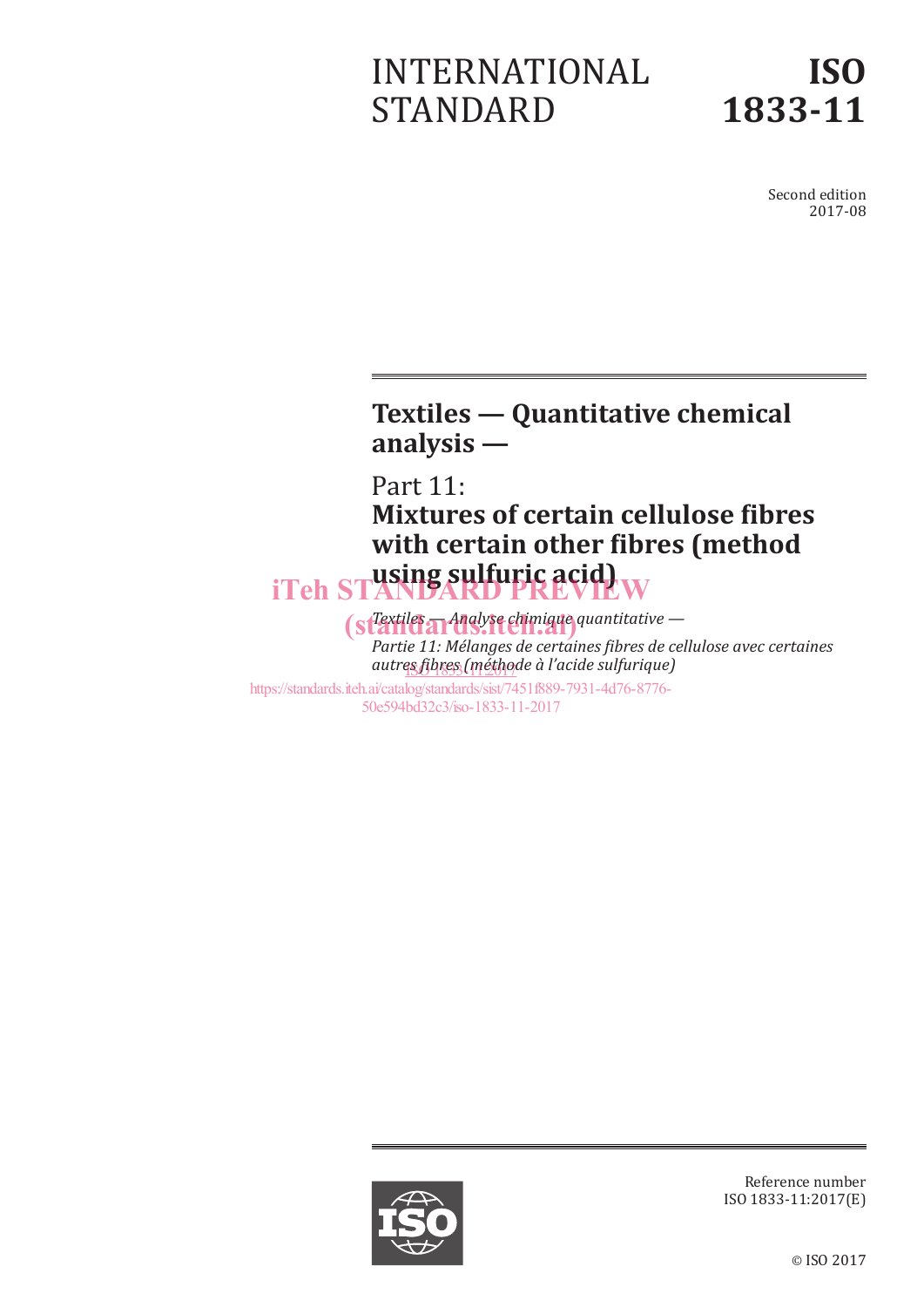# iTeh STANDARD PREVIEW (standards.iteh.ai)

ISO 1833-11:2017 https://standards.iteh.ai/catalog/standards/sist/7451f889-7931-4d76-8776- 50e594bd32c3/iso-1833-11-2017



#### © ISO 2017, Published in Switzerland

All rights reserved. Unless otherwise specified, no part of this publication may be reproduced or utilized otherwise in any form or by any means, electronic or mechanical, including photocopying, or posting on the internet or an intranet, without prior written permission. Permission can be requested from either ISO at the address below or ISO's member body in the country of the requester.

ISO copyright office Ch. de Blandonnet 8 • CP 401 CH-1214 Vernier, Geneva, Switzerland Tel. +41 22 749 01 11 Fax +41 22 749 09 47 copyright@iso.org www.iso.org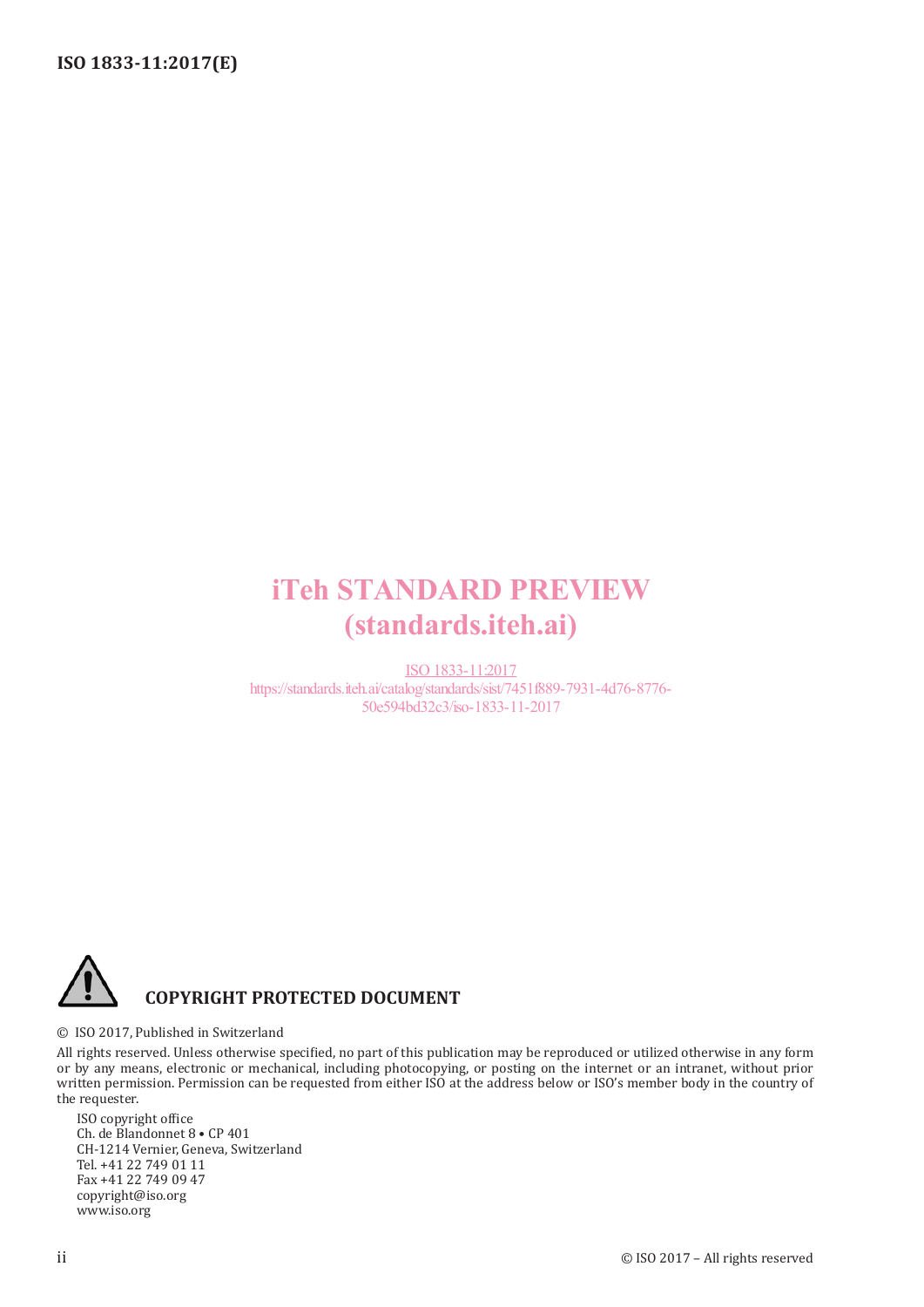Page

# **Contents**

| 1                       |                                                                                                                                                                                                                                                                              |
|-------------------------|------------------------------------------------------------------------------------------------------------------------------------------------------------------------------------------------------------------------------------------------------------------------------|
| 2                       |                                                                                                                                                                                                                                                                              |
| 3                       |                                                                                                                                                                                                                                                                              |
| $\overline{\mathbf{4}}$ |                                                                                                                                                                                                                                                                              |
| 5                       |                                                                                                                                                                                                                                                                              |
| 6                       |                                                                                                                                                                                                                                                                              |
| 7                       |                                                                                                                                                                                                                                                                              |
| 8                       | Calculation and expression of results <b>Expression and Expression</b> and Expression of results <b>Expression</b> and <b>Expression</b> and <b>Expression</b> and <b>Expression</b> and <b>Expression</b> and <b>Expression</b> and <b>Expression</b> and <b>Expression</b> |
| 9                       |                                                                                                                                                                                                                                                                              |

# **iTeh STANDARD PREVIEW** (standards.iteh.ai)

ISO 1833-11:2017 https://standards.iteh.ai/catalog/standards/sist/7451f889-7931-4d76-8776-50e594bd32c3/iso-1833-11-2017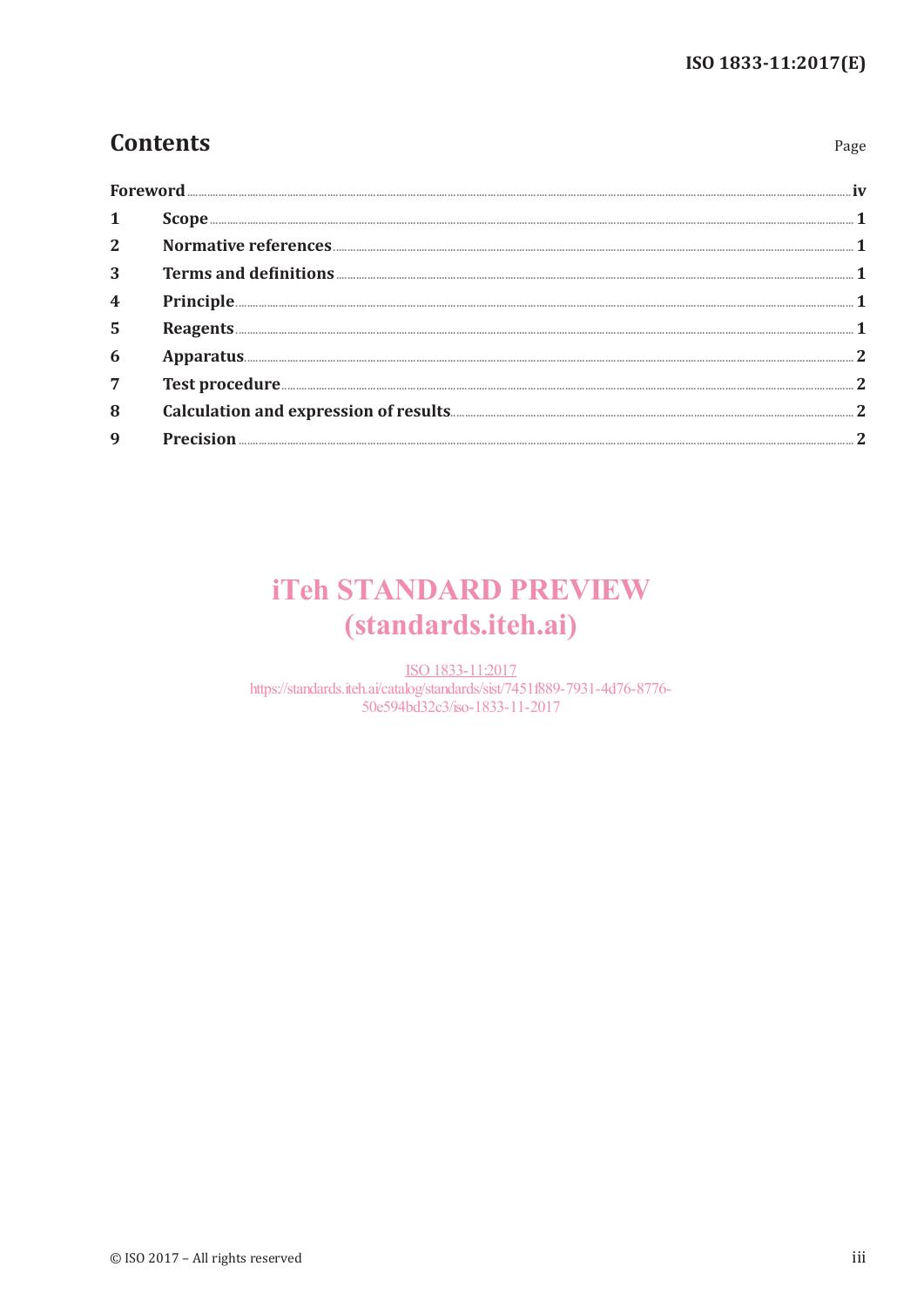## **Foreword**

ISO (the International Organization for Standardization) is a worldwide federation of national standards bodies (ISO member bodies). The work of preparing International Standards is normally carried out through ISO technical committees. Each member body interested in a subject for which a technical committee has been established has the right to be represented on that committee. International organizations, governmental and non-governmental, in liaison with ISO, also take part in the work. ISO collaborates closely with the International Electrotechnical Commission (IEC) on all matters of electrotechnical standardization.

The procedures used to develop this document and those intended for its further maintenance are described in the ISO/IEC Directives, Part 1. In particular the different approval criteria needed for the different types of ISO documents should be noted. This document was drafted in accordance with the editorial rules of the ISO/IEC Directives, Part 2 (see www.iso.org/directives).

Attention is drawn to the possibility that some of the elements of this document may be the subject of patent rights. ISO shall not be held responsible for identifying any or all such patent rights. Details of any patent rights identified during the development of the document will be in the Introduction and/or on the ISO list of patent declarations received (see www.iso.org/patents).

Any trade name used in this document is information given for the convenience of users and does not constitute an endorsement.

For an explanation on the voluntary nature of standards, the meaning of ISO specific terms and expressions related to conformity assessment, as well as information about ISO's adherence to the<br>World Trade Organization (WTO) principles in the Technical Barriers to Trade (TBT) see the following World Trade Organization (WTO) principles in the Technical Barriers to Trade (TBT) see the following URL: <u>www.iso.org/iso/foreword.html</u>. (standards.iteh.ai)

This document was prepared by Technical Committee ISO/TC 38, *Textiles*.

ISO 1833-11:2017

This second edition cancels://anddareplacescatheg/firstaredition 5 (ISO-78331476-2006), which has been technically revised. 50e594bd32c3/iso-1833-11-2017

The main changes compared to the previous edition are as follows:

- the title was changed from "Mixtures of certain cellulose fibres **and** certain other fibres…" to "Mixtures of certain cellulose fibres **with** certain other fibres"; the subject was extended from "polyester" to "certain other fibres";
- in Clause 1, some remaining fibres were added;
- in Clause 8, a specific *d* factor for the propylene/polyamide bicomponent was added;
- in Clause 9, "percentage point" was added to avoid confusion.

A list of all parts in the ISO 1833 series can be found on the ISO website.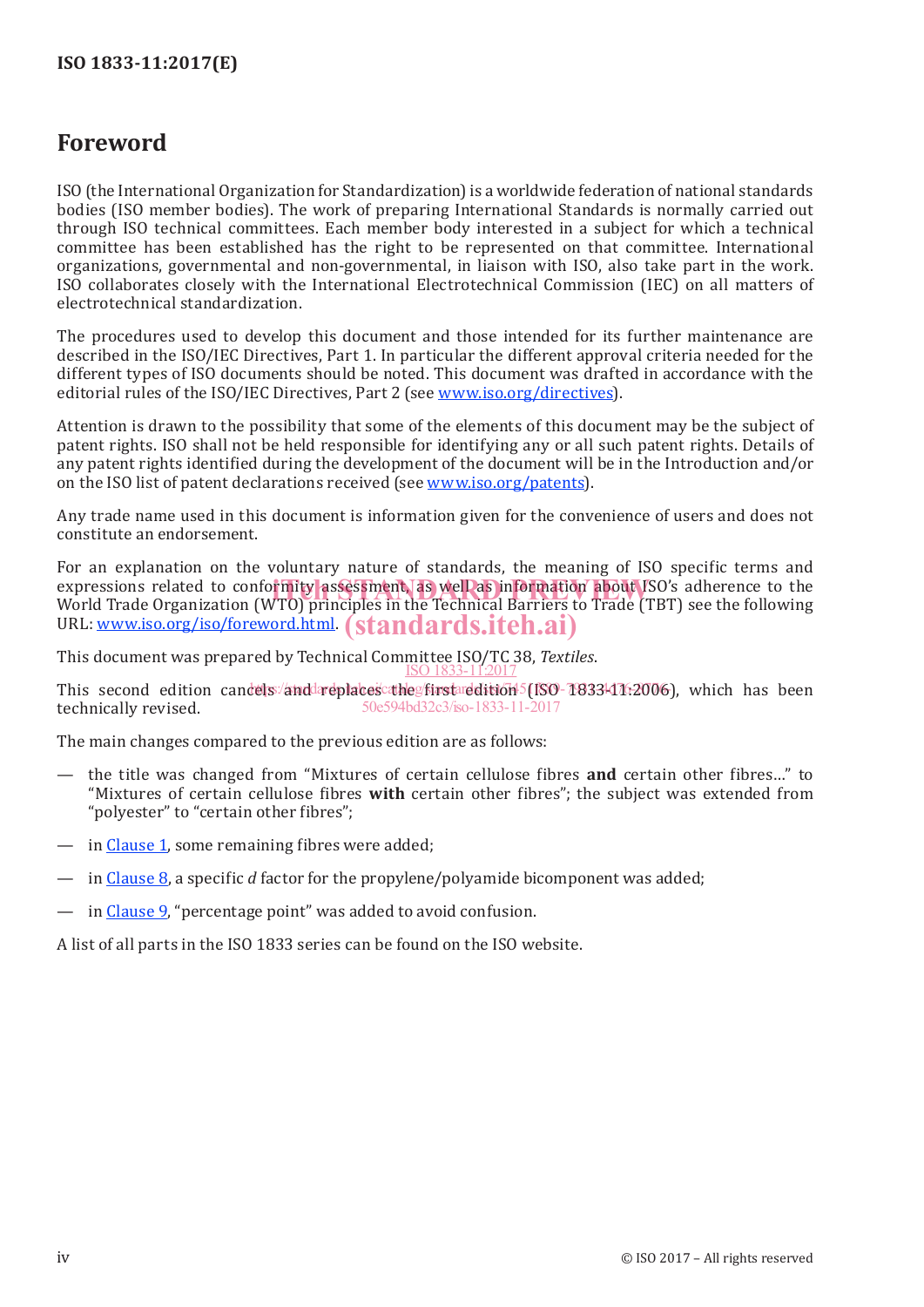# **Textiles — Quantitative chemical analysis —**

## Part 11: **Mixtures of certain cellulose fibres with certain other fibres (method using sulfuric acid)**

## **1 Scope**

This document specifies a method, using sulfuric acid, to determine the mass percentage of cellulose fibres, after removal of non-fibrous matter, in textiles made of mixtures of

— natural and man-made cellulose fibres, such as cotton, flax, hemp, ramie, viscose, cupro, modal, lyocell

with

— polyester, polypropylene, elastomultiester, elastolefin and polypropylene/polyamide bicomponent.

## **2 Normative references**

# iTeh STANDARD PREVIEW

The following documents are referred to in the text in such a way that some or all of their content constitutes requirements of this document. For dated references, only the edition cited applies. For underducing the latest edition of the unforward document (including our amondments) applies. undated references, the latest edition of the referenced document (including any amendments) applies.

ISO 1833-1, *Textiles* — *Quantitative chemical*  $\frac{1}{2}$  *and*  $\frac{1}{2}$  *Part 1: General principles of testing* https://standards.iteh.ai/catalog/standards/sist/7451f889-7931-4d76-8776-

#### 50e594bd32c3/iso-1833-11-2017

### **3 Terms and definitions**

No terms and definitions are listed in this document.

ISO and IEC maintain terminological databases for use in standardization at the following addresses:

- ISO Online browsing platform: available at https://www.iso.org/obp
- IEC Electropedia: available at http://www.electropedia.org/

## **4 Principle**

The cellulose fibre is dissolved out from a known dry mass of the mixture, with 75 % (mass fraction) sulfuric acid. The residue is collected, washed, dried and weighed; its mass is expressed as a percentage of the dry mass of the mixture. The proportion of cellulose fibre is found by the difference.

### **5 Reagents**

Use the reagents described in ISO 1833-1 together with those given in 5.1 and 5.2.

#### **5.1 Sulfuric acid**, 75 % (mass fraction).

A suitable reagent can be prepared by adding carefully, while cooling, 700 ml of concentrated sulfuric acid (*ρ =* 1,84 g/ml at 20 °C) to 350 ml of distilled water. After the solution has cooled to room temperature, dilute it to 1 I with water. The concentration is not critical within the range 73 % to 77 % (mass fraction) sulfuric acid.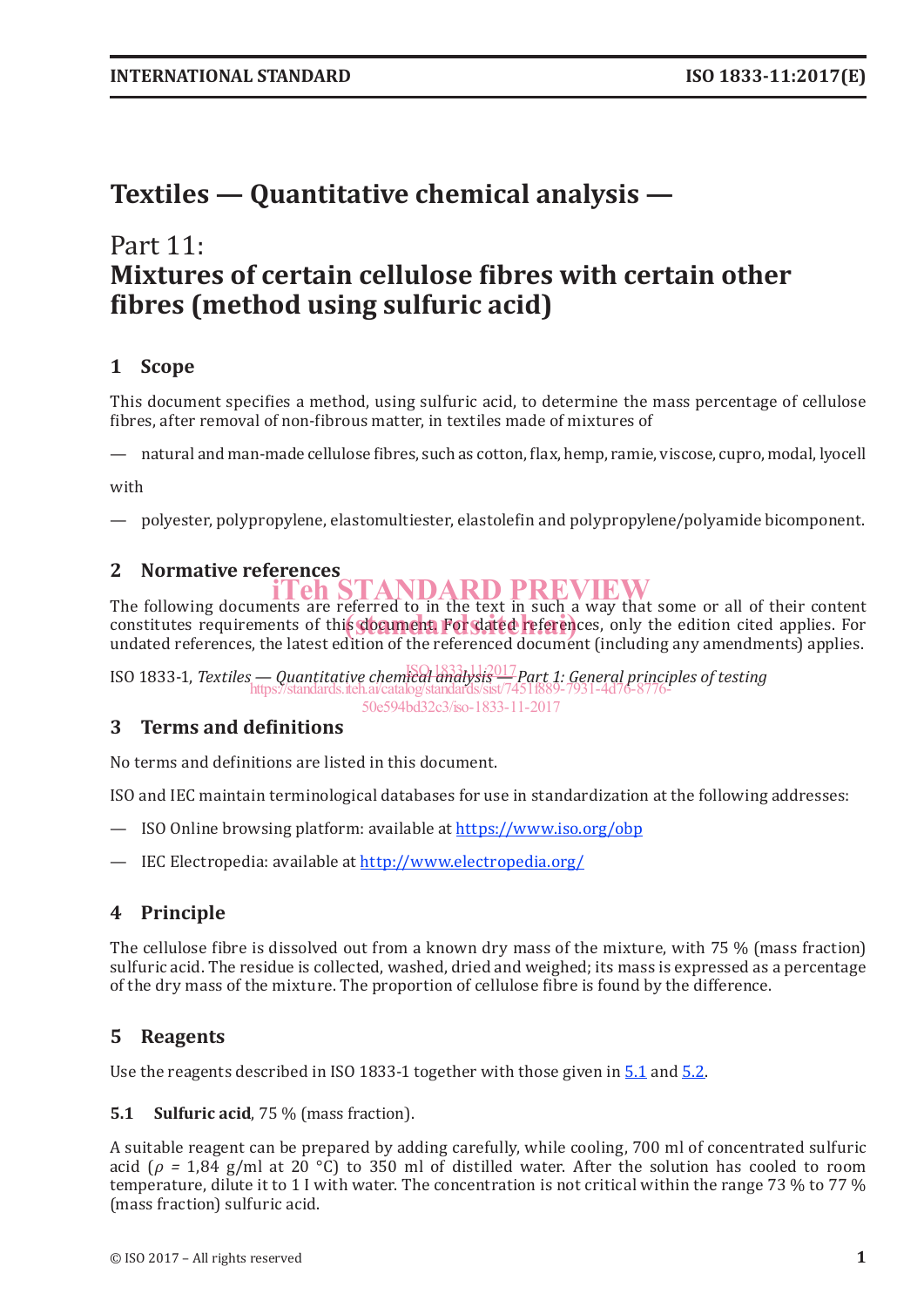**5.2 Ammonia**, dilute solution.

Dilute 80 ml of concentrated ammonia solution (*ρ =* 0,88 g/ml at 20 °C) to 1 l with water.

## **6 Apparatus**

Use the apparatus described in ISO 1833-1 together with those given in 6.1 and 6.2.

- **6.1 Conical flask**, minimum capacity 500 ml, glass-stoppered.
- **6.2**  Heating apparatus suitable for maintaining the temperature of the flask at  $(50 \pm 5)$  °C.

### **7 Test procedure**

Follow the general procedure given in ISO 1833-1, and then proceed as follows.

To the specimen contained in the conical flask  $(6.1)$ , add 200 ml of sulfuric acid  $(5.1)$  per gram of specimen. Insert the stopper and shake the flask carefully to wet out the specimen. Maintain the flask at  $(50 \pm 5)$  °C for 1 h, shaking the flask gently at intervals of about 10 min.

Filter the contents of the flask through the weighed filter crucible using suction. Transfer any residual fibres to the crucible by washing out the flask with a little more sulfuric acid (5.1).

Drain the crucible using suction, and wash the residue on the filter once by filling the crucible with a<br>fresh portion of sulfuric acid fresh portion of sulfuric acid.

nesh portion of sundrie actu.<br>Do not apply suction until the crucible has drained under gravity or stood for 1 min.

Wash the residue successively several times with cold water, twice with dilute ammonia solution, and then thoroughly with cold <del>water, draining the enteible using suction</del> after each addition. Do not apply  ${\rm such \, variable}$  washing liquor has drained under gravity. $^{-11-2017}$ 

Finally, drain the crucible using suction, dry the crucible and residue, then cool and weigh them.

## **8 Calculation and expression of results**

Calculate the results as described in the general instructions of ISO 1833-1.

The value of *d* is 1,00 except for the propylene/polyamide bicomponent for which *d* is 1,01.

## **9 Precision**

On a homogeneous mixture of textile materials, the confidence limits of the results obtained by this method are not greater than ±1 percentage point for the confidence level of 95 %.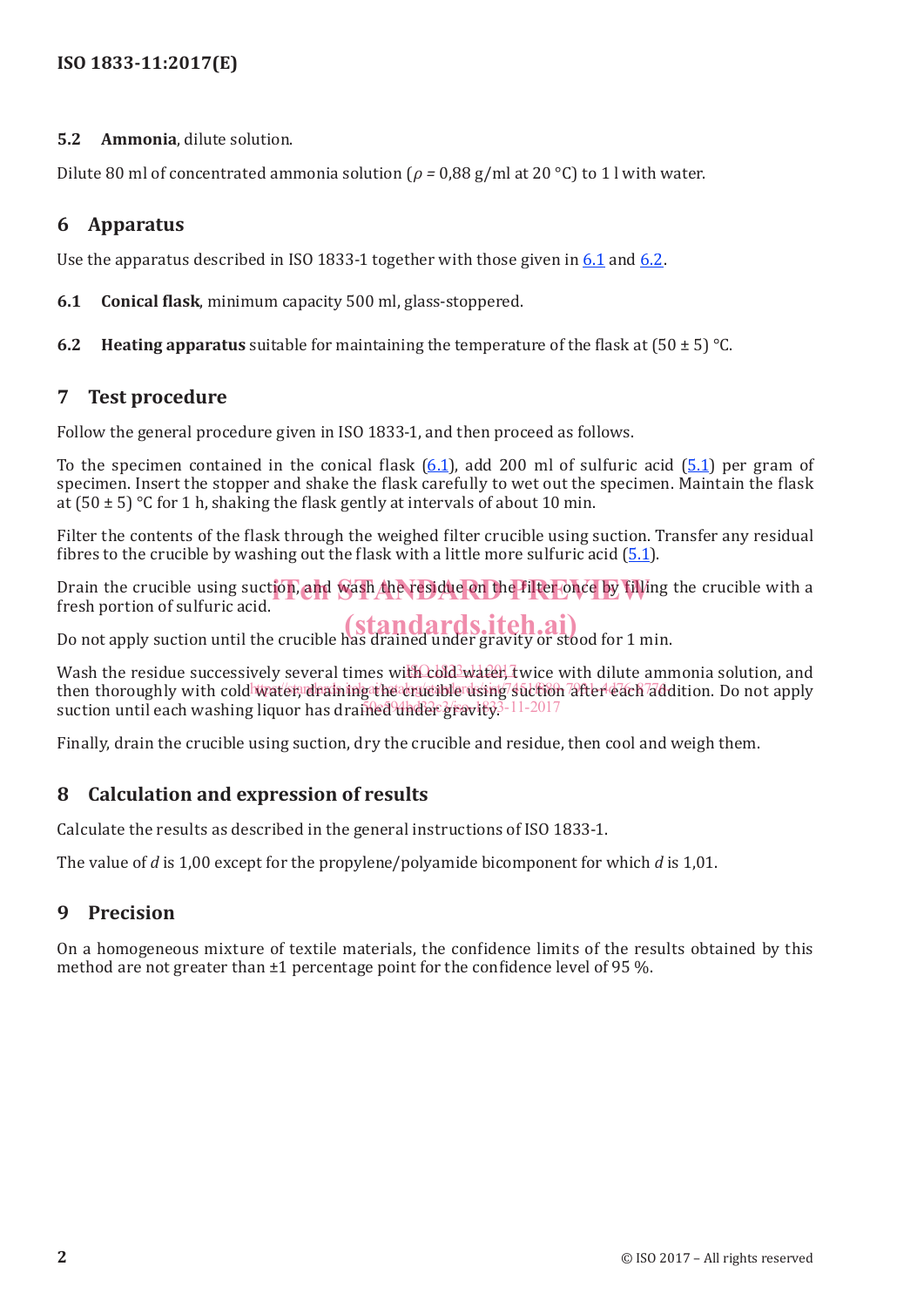# iTeh STANDARD PREVIEW (standards.iteh.ai)

ISO 1833-11:2017 https://standards.iteh.ai/catalog/standards/sist/7451f889-7931-4d76-8776- 50e594bd32c3/iso-1833-11-2017